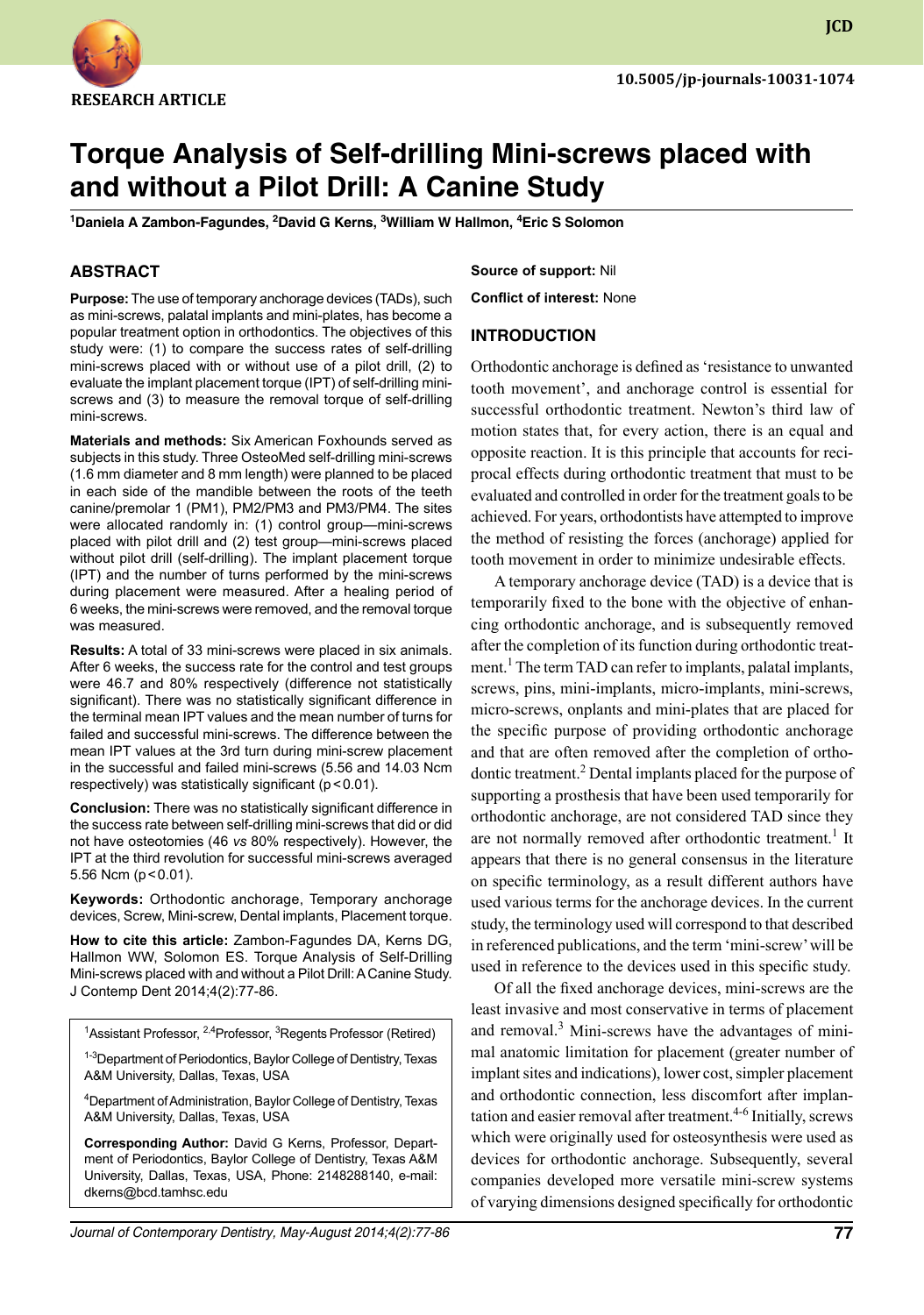anchorage. Although mini-screws have been used extensively in orthodontic treatment, there is still limited data available related to the establishment of a defined protocol or the healing interval required prior to loading.<sup>7</sup>

Mini-screws have a higher failure rate when compared to traditional dental implants. Miyawaki et al and Cheng et al have reported that the success rates for mini-screws were 83 to 89%.<sup>8,9</sup>

There are considerable literature available providing protocols to assist dentists in placing and restoring endosseous dental implants. Current dental literature has not provided a definitive answer regarding a recommended healing period before orthodontic loading mini-screws. The orthodontist currently determines when to load, based on the subjective evaluation of the bone quality determined by the clinician at the time of mini-screw placement. It would be beneficial for clinicians to be able to make accurate predictions about the anticipated success of mini-screws at the time of surgical placement.

Friberg et al (1999) found a statistically significant correlation between implant placement resistance and bone density values of the prepared site and concluded that methods of placement torque measurements for evaluation of bone quality appear to be reliable.<sup>10</sup> The interface characteristic between implant and bone can be correlated to the implant placement torque (IPT) at the time of mini-screw placement. It has been hypothesized that a threshold IPT value exists that could be used to predict the chances of success of the mini-screws.<sup>11,12</sup>

Chen et al (2006) examined the removal torque of miniscrews, exploring the correlation between this variable and other clinical variables. Removal torque has been considered an indicator of osseointegration for dental implants. Mean removal torque was 1.10 kg cm (10.1 Ncm) and removal torques for 50% of the mini-implants were greater that 0.87 kg cm (8.7 Ncm). In their study, the site of implantation (maxilla or mandible) and mini-screw length were important factors associated with removal torque. It was concluded that although an excessive torque in a counterclockwise direction might loosen the mini-screws, their ability to function as anchors for tooth movement persisted throughout the course of orthodontic treatment.<sup>13</sup>

Some mini-screw companies claim that it is not necessary to use a pilot drill for the osteotomy in order to facilitate placement of mini-screws and that they should be used either in a self-taping or self-drilling fashion.<sup>14,15</sup> With a 'nonselftapping' (or pre-tapped) screw, a pilot hole is drilled, and a surgical tap is used to create threads in the bone. A 'selftapping' screw has a threaded body and a tapered furrow at the tip that cuts a thread in the bone and a surgical tap is usually not necessary. A 'self-drilling' screw resembles a corkscrew with a sharp tip and a threaded body. It requires no pilot drilling and works like a cutting flute, expelling bone debris onto the surface.<sup>14,16</sup> Special features of the self-drilling screws include a tapering tip, conical shaft and smaller cutting flute, when compared to the self-tapping screw.<sup>17</sup> From a practical perspective, the self-drilling concept involves a radial displacement of bone by the conical tip of the screw, which could potentially damage the bone.<sup>17</sup>

In the current study, the terminology used will correspond to that described in referenced publications, and the term 'mini-screw' will be used in reference to the devices used in this specific study. The first objective of this study was to evaluate the success rates of self-drilling mini-screws implants placed with or without use of a pilot drill using the OMITM (Orthodontic Anchor System, OsteoMed Corporation, Addison, TX). The second objective was to evaluate the relationship between the success rate and the IPT of self-drilling mini-screws. The third objective will be to measure the removal torque of the self-drilling mini-screws at 6 weeks postplacement.

# **MATERIALs AND METHODS**

Six, healthy male, American Foxhounds (Canis familiaris) weighting 20 to 30 Kg and approximately 2 years old served as subjects for this study. The study protocol was reviewed and approved by the Baylor College of Dentistry, Institutional Animal Care and Use Committee.

The self-drilling mini-screw system used in this study  $(OMI<sup>TM</sup> OsteoMed Corporation, Addison, TX)$  had dimensions of 1.6 mm (diameter) and 8 mm (length) and was made of grade 5 titanium. The mini-screw has a tapered shape and the thread pitch is 0.762 mm. After analyzing a foxhound skull and the radiographs, the following interdental areas were selected for the placement of mini-screws: between the roots of the canine and PM1 (premolar 1), PM2 and PM3, and PM3 and PM4. Three mini-screws were planned to be placed in the premolar areas of the mandible on each side, with a total of six mini-screws per animal, resulting in a total of 36 mini-screws (Figs 1 and 2). A computergenerated randomization of the control and test sites to be used for the mini-screws placement. In the control group, mini-screws were to be placed with pilot drill and, in the test group, mini-screws were to be placed without pilot drill.

# **Surgical Procedure**

The animals received no food or water 12 hours (NPO) prior to surgery. The animals were intramuscularly sedated to effect with ketamine (2.2 mg/kg/IM) and xylazine (0.22 mg/ kg/IM). Each animal had radiographs of the planned surgical sites taken on the mandible to aid in locating anatomic structures before placement of the mini-screws.

The surgeries were performed in aseptic conditions with each animal sedated with ketamine (2.2 mg/kg/IM) and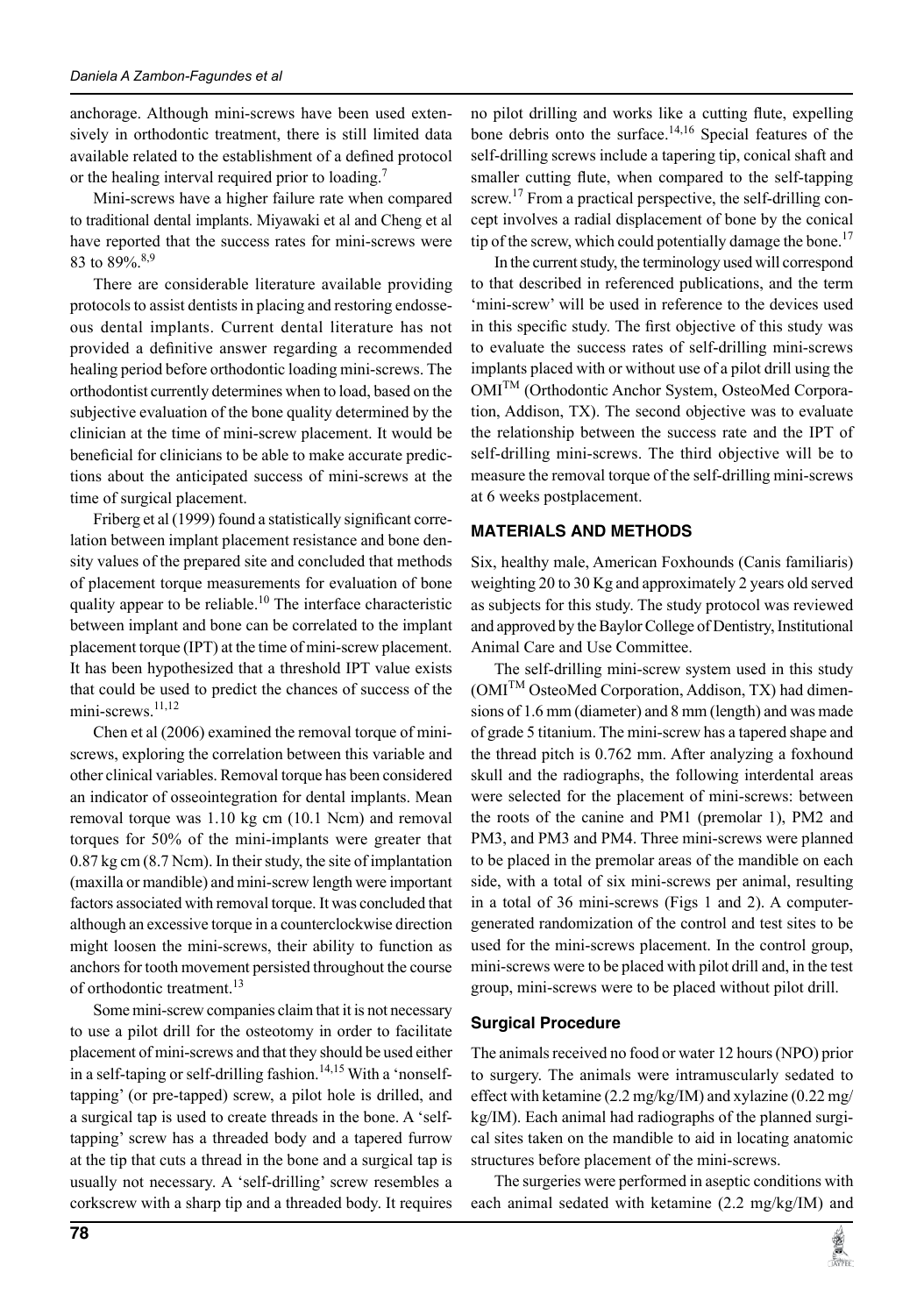

**Fig. 1:** Dog 5—left side at micro-screw placement



**Fig. 2:** Dog 5—radiograph of left side at micro-screw placement

xylazine (0.22 mg/kg/IM). Lidocaine HCl 2% with epinephrine (1:100,000) was used as the local anesthetic. During the sedation, the vital signs were monitored and recorded by a trained animal technician.

For the control sites, a pilot hole was drilled through the soft tissue into cortical bone with a 1.3 mm pilot drill. The self-drilling mini-screws were placed into the pilot hole with a mini-screw driver provided by the manufacturer (TaperlockTM Screwdriver Body). The OsseoCareTM Drilling Unit (Brånemark System) was used to record torque and revolution data (Figs 3 and 4). The OsseoCare<sup>TM</sup> Drilling Unit can be set to limit torque value. For this study, the maximum torque value was set at 30 N/cm (30 rpm). This is the maximum torque that the manufacturer recommends to not exceed breakage of the mini-screw. External irrigation with saline was used as a cooling system during the pilothole drilling and mini-screw placement in order to avoid overheating of the bone.

For test sites, no pilot drill was used to create an osteotomy (Fig. 5). The self-drilling mini-screws were placed through the soft tissue and screwed into bone. Every effort was made to avoid damage to the tooth roots or adjacent vital structures. All screws achieved a mechanical lock at the time of placement. Radiographs were taken postoperatively to evaluate the position of the mini-screws.

After the placement of the mini-screws, the animals were kept on a soft diet. For postoperative pain control, buprenorphine (0.02 mg/kg) was given subcutaneously (SQ) immediately postoperatively. Ibuprofen was administered by mouth mixed into dog soft food for 3 days postoperatively.

#### **Mini-screws Removal**

After a healing period of 6 weeks,  $18,19$  the self-drilling mini-screws were removed and removal torque measured. A different torque control unit (Nobelpharma Torque Controller<sup>TM</sup>, Brånemark System<sup>®</sup>) was used for mini-screw removal since the OsseoCare<sup>TM</sup> Drilling Unit does not measure the torque values in the reverse mode. The Nobelpharma Torque Controller<sup>TM</sup> can be set at 10, 15, 20, 32 and 45 Ncm in the reverse mode. The removal torque for this study was 10 Ncm.

#### **Statistical Analysis**

The data were entered and analyzed by the SPSS software (SPSS Inc., Chicago).

The Pearson's chi-square analysis was performed to compare the success rate of the mini-screws placed with



| Curve           | : 08010124.sur |
|-----------------|----------------|
| Ref. No.        |                |
| Family Name     | : Control      |
| First Name      | : Dog $5$      |
| Initials        |                |
| Date of Birth   |                |
| Gender          |                |
| Surgery Date    |                |
| Location        | : Site 5       |
| Fixture Type    | : Pilot        |
| Prosthetic Type |                |
| Screw Type      |                |
| Executive       |                |
| Notes           |                |
| Selected Torque | : 30 Ncm       |
| No. of Turns    | : 23.00        |
| Average 1/3     | $:3$ Ncm       |
| Average 2/3     | $: 7$ Ncm      |
| Average 3/3     | $: 11$ Ncm     |
|                 |                |

Fig. 3: Control site: Number of turns and IPT of the pilot drill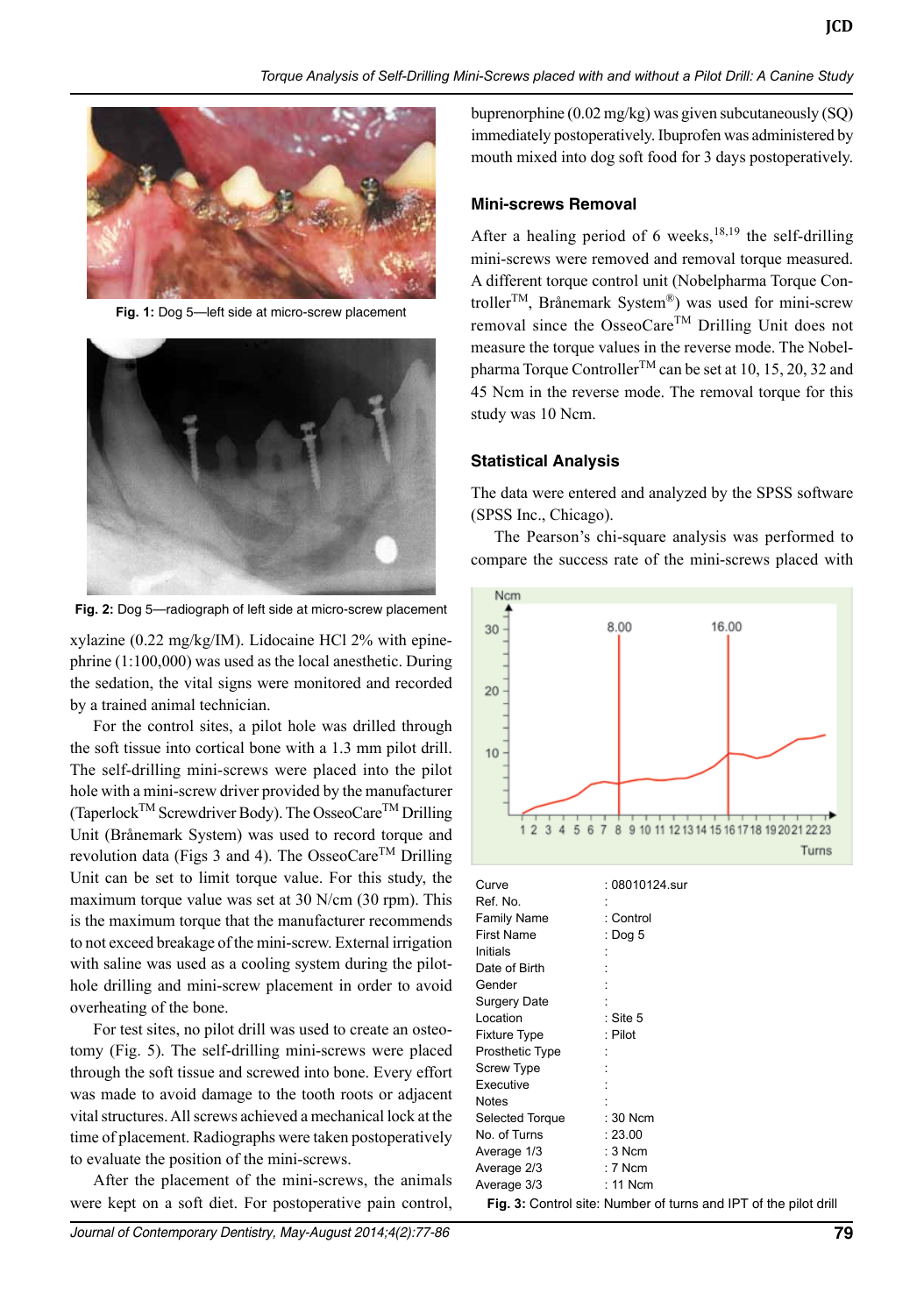(control) and without (test) previous drilling with a pilot hole. If the mini-screw was present at removal, the miniimplant was determined as a success; when the mini-screw was absent at the removal, it was considered a failure. The differences in the torque values IPT in the success and failure groups were compared using a t-test with a 95% confidence interval. The difference in the number of turns performed by the screw during placement between the success and failure groups was also compared using a t-test. The results obtained from the various analyses were reported as means, standard deviations and ranges.

## **RESULTS**

A total of 33 mini-screws were placed. In three sites, miniscrews could not be placed because of anatomic limitations (one dog had an extra premolar and the other two sites were too narrow to accommodate a mini-screw).

In eight sites that were originally planned as test sites, the mini-screws could not be placed to depth with a torque of 30 Ncm, so each one was removed and a pilot drill used to allow the mini-screw to be placed to depth. All eight of



| Curve               | : 08010125.sur    |
|---------------------|-------------------|
| Ref. No.            |                   |
| <b>Family Name</b>  | : Control         |
| <b>First Name</b>   | : Dog 5           |
| Initials            |                   |
| Date of Birth       |                   |
| Gender              |                   |
| Surgery Date        |                   |
| Location            | :Site 5           |
| <b>Fixture Type</b> | : Screw           |
| Prosthetic Type     |                   |
| <b>Screw Type</b>   |                   |
| Executive           |                   |
| <b>Notes</b>        |                   |
| Selected Torque     | : 30 Ncm          |
| No. of Turns        | : $4.00$          |
| Average 1/3         | $: 2$ Ncm         |
| Average 2/3         | $: 15$ Ncm        |
| Average 3/3         | $: 24$ Ncm        |
|                     | $ -$<br>$\cdot$ . |

Fig. 4: Control site: Number of turns and IPT of mini-screw (failure)

these mini-screws (designated additional control sites) failed. Consequently, three groups were considered for statistical analysis: group I, the control group (pilot hole), group II, mini-screws that could not be placed to depth, had to be removed and had a pilot hole drilled in order to place miniscrew to depth (additional control group), and group III, the test group (no pilot hole).

During 6 weeks of healing, a total of 18 mini-screws were lost resulting in an overall success rate of 45.5%. Two animals (30%) were responsible for 11 of the 18 (61%) mini-screws that failed.

At 6 weeks, group I had seven out of 15 mini-screws present, resulting in a success rate of 46.7% (Table 1). In group II, all of the mini-screws placed failed (0% success). In the test sites (group III), eight out of the 10 mini-screws were present, resulting in a success rate of 80%. When comparing the success rate between the groups I and III, there was no statistically significant difference, possibly because of the small sample size of the study (*see* Table 1).

In Table 2, the mean terminal IPT values and the mean number of turns for failed and successful mini-screws are



Curve : 08010121.sur Ref. No. Family Name : Tx First Name : Dog 5 **Initials** Date of Birth **Gender** Surgery Date Location : Site 2 Fixture Type : Screw Prosthetic Type : Screw Type Executive **Notes** Selected Torque : 30 Ncm No. of Turns : 7.00 Average 1/3 : 1 Ncm Average 2/3 : 6 Ncm Average 3/3 : 20 Ncm

**Fig. 5:** Test site: Number of turns and IPT of mini-screw (successful)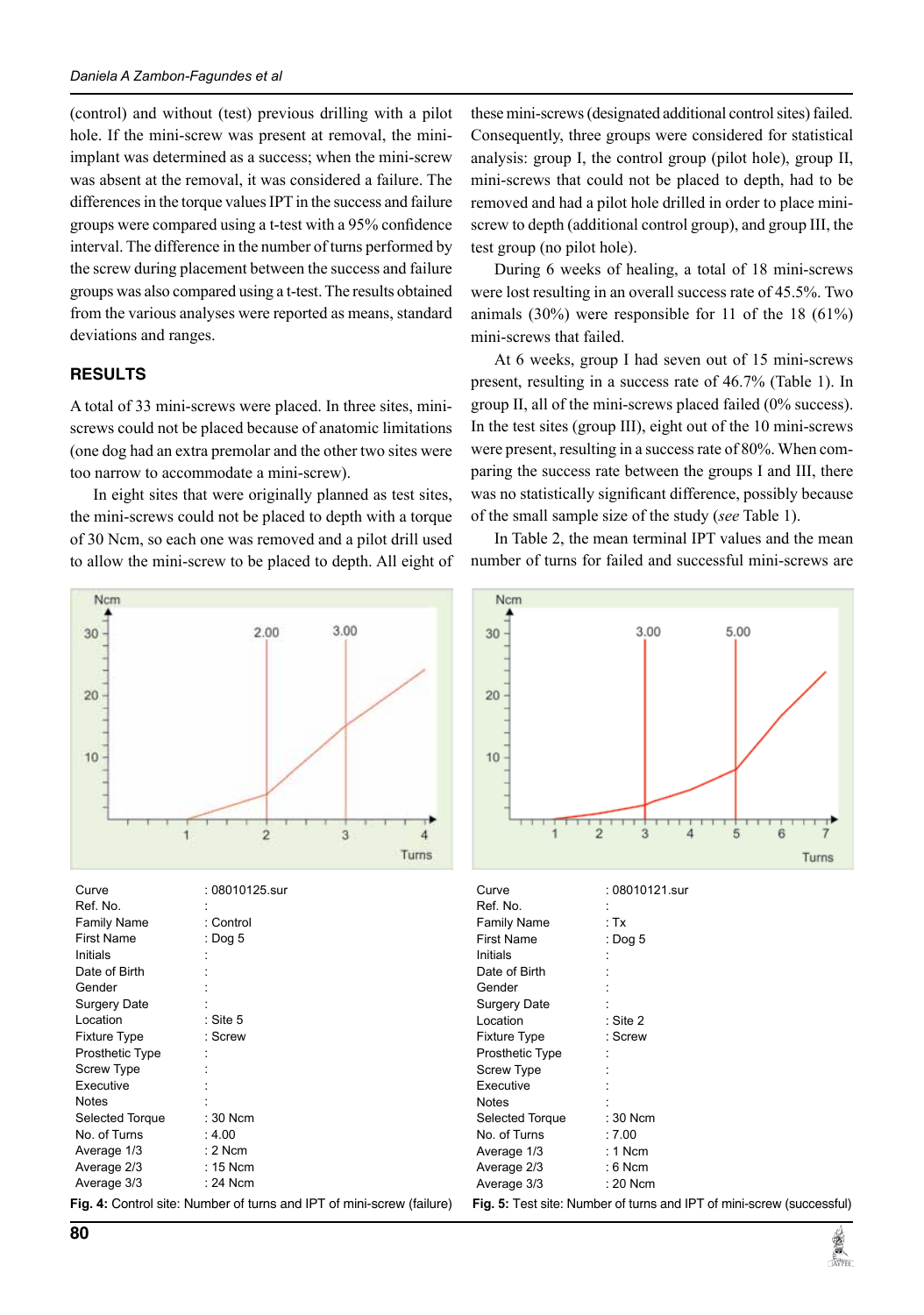shown. Terminal IPT was the final torque value recorded when the mini-screw was driven to depth or stopped. During the placement of four mini-screws (3 controls and 1 test), the IPT did not record. When the statistical analysis was performed including the groups I (control) and III (test), the mean terminal IPT for the mini-screws that failed was  $21.3 \pm 3.27$  Ncm; for the successful mini-screws, the mean terminal IPT value was  $19.76 \pm 5.81$  Ncm. There was no statistically significant difference in the mean terminal IPT values between the successful and failed mini-screws (*see* Table 2). The number of mini-screw revolutions during the placement was measured. The mean number of turns for the mini-screws that failed was  $5.11 \pm 3.85$ ; for the successful mini-screws, the mean number of turns was  $7.17 \pm 2.51$ . There was no significant difference in the mean number of turns between the mini-screws that failed or succeed (*see* Table 2).

The mean IPT values and the mean number of turns for failed and successful mini-screws were evaluated. During the placement of five mini-screws (4 controls and 1 test), the IPT did not record. When the statistical analysis was performed including groups I and II (controls) and the group III (test), the mean terminal IPT for the mini-screws that failed was  $20.15 \pm 3.96$  Ncm; for the successful mini-screws, the mean terminal IPT value was  $19.76 \pm 5.81$  Ncm. There was no statistically significant difference in the mean terminal IPT values between the successful and failed mini-screws (Table 3). The mean number of turns for the mini-screws that failed was  $4.50 \pm 2.96$  and the mean number of turns for the mini-screws that succeeded was  $7.17 \pm 2.51$ . The difference between the mean number of turns between the mini-screws that succeeded and the mini-screws that failed was statistically significant (p <0.05) (*see* Table 3).

The mean IPT values at the 3rd turn at the mini-screw placement for failed and successful mini-screws are shown. During the placement of five mini-screws (4 controls and 1 test), the IPT did not record. When the statistical analysis was performed including groups I and II (controls) and the group III (test), the mean IPT at the 3rd turn at the mini-screw placement for the mini-screws that failed was  $14.03 \pm 7.39$ Ncm; for the successful mini-screws, the mean IPT value was  $5.56 \pm 6.75$  Ncm. There was statistically significant difference in the mean IPT values at the 3rd turn between the successful and failed self-drilling mini-screws  $(p<0.01)$ (Table 4).

### **DISCUSSION**

Although mini-screw implants have been used as TADs for orthodontic treatment for sometime, their clinical performance, placement and variables affecting the success rate have not been well studied. Many of the publications have

been case reports or technical descriptions of the systems available.

Some mini-screw manufacturers claim that it is not necessary to use a pilot drill for osteotomy to facilitate placement of mini-screws.<sup>15</sup> One of the goals of this study was to compare the stability of self-drilling mini-screws placed with or without an osteotomy (a pilot hole). Self-tapping screws have been generally accepted in craniomaxillofacial surgery, replacing the formerly used pre-tapped screws in osteosynthesis. Advantages of self-tapping screws include more rapid insertion (without use of a tap) and a better grip in thin cortical bone. Heiderman and Gerlack (1999) listed advantages and disadvantages of using self-drilling screws (drill-free screws) for osteosynthesis. Advantages included more rapid insertion, minor risk of stripping bone threads in thin cortical bone and minimal risk of injury to neurovascular structures or tooth roots, since pre-drilling is not necessary. Disadvantages included greater pressure necessary to perforate the bone, screw fractures and screw

**Table 1:** Success rates of groups I, II and III

| Groups       | Success rate (%) |
|--------------|------------------|
| $1(n = 15)$  | 46.7             |
| II (n = 8)   | 0                |
| III (n = 10) | 80.0             |
|              |                  |

Group I: Control group; Group II: Additional control group; Group III: Test group; Chi-square; Difference between groups I and III was not statistically significant ( $p = 0.96$ )

**Table 2:** Terminal implant placement torque mean values and mean number of turns in the successful and failed mini-screws. Analysis including groups I and III

| Groups I and III                      | Terminal implant<br>placement torque | Number of turns |
|---------------------------------------|--------------------------------------|-----------------|
|                                       | $Mean \pm SD(Ncm)$                   | $Mean \pm SD$   |
| Failed mini-screws<br>$(n = 9)$       | $21.3 \pm 3.37$                      | $5.11 \pm 3.85$ |
| Successful mini-<br>screws $(n = 12)$ | $19.76 \pm 5.81$                     | $7.17 \pm 2.51$ |

Student t-test; Group I: Control group; Group III: Test group; Difference between the successful and failed mini-screws was not significant for the mean IPT and mean number of turns

**Table 3:** Terminal implant placement torque mean values and mean number of turns in the successful and failed mini-screws. Analysis including groups I, II and III

| Groups I, II and III<br>Terminal implant<br>placement torque |                    | Number of turns |
|--------------------------------------------------------------|--------------------|-----------------|
|                                                              | $Mean \pm SD(Ncm)$ | $Mean \pm SD$   |
| Failed mini-screws<br>$(n = 16)$                             | $20.15 \pm 3.96$   | $4.50 \pm 2.96$ |
| Successful mini-<br>screws $(n = 12)$                        | $19.76 \pm 5.81$   | $7.17 + 2.51$   |

Student t-test; Group I: Control group; Group II: Additional control group; Group III: Test group; Difference between the successful and failed mini-screws was not significant for the mean IPT; \*Difference between the successful and failed mini-screws was significant for mean the number of turns  $(p < 0.05)$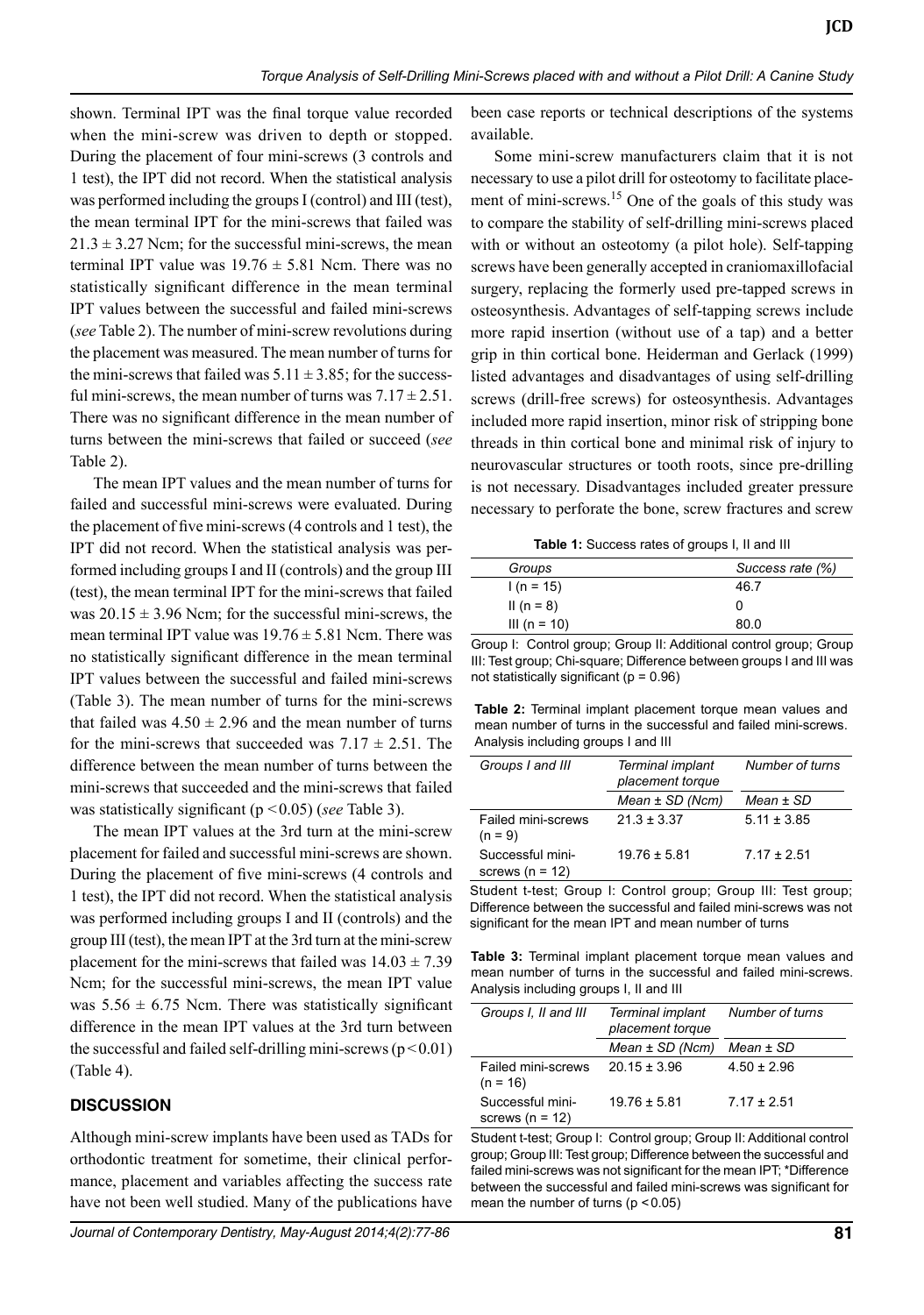failures when placing the screws in a nonvertical direction. The self-drilling screw was recommended for central and lateral midface and for the body of the mandible. In the areas where the cortical bone increased in thickness, more pressure was necessary to penetrate the bone. Heiderman and Gerlack also stated that if strong resistance is encountered noticed during insertion of the screw, the insertion should be periodically interrupted for a short time, enabling the bone to adapt to the pressure of the screw. Heideman et al found that the bone/screw contact of drill-free screws (selfdrilling) was higher than that of self-tapping screws. The greater amount of original bone in the threads of self-drilling screws demonstrated that the insertion of this device did not adversely affect the surrounding bone. That study supported the use of these screws for osteosynthesis in areas of thin cortical bone, such as the human midface. $20$ 

In the current study, the success rate of self-drilling miniscrew was 80% when a pilot drill was not used compared to 46.7% when a pilot drill was used. Although this difference was not statistically significant due to small sample size, a trend was seen. The placement of a self-drilling mini-screw when not using a pilot drill was more difficult because of the density of the bone encountered at placement sites in the canine mandible. This was probably the result of differences in the thickness of the cortical bone and type of bone previously described for implant placement sites.<sup>21</sup> The cortical bone in the posterior mandible of dogs has been reported to be the thickest (mean of 2.41 mm) when compared to other areas of the jaws.<sup>22</sup> Some authors<sup>23,24</sup> prefer to use a pilot drill only to perforate the bone cortex as opposed to making a channel to guide the mini-screw placement.<sup>5,25</sup> This should facilitate the placement of the mini-screws mainly in areas where the cortical bone cortical is thick, e.g. the posterior mandible.

Mah and Bergstrand (2005) summarized opinions from the 2004 American Academy of Orthodontics meeting and commented that there is no consensus on the superiority of pilot drilling *vs* self-tapping temporary anchorage devices. They stated that drilling with 'controlled RPM' is essential to successful outcomes. A recommendation was made to use slow speed (800-1,500 rpm) and low pressure when engaging the bone.<sup>2</sup> In the present study, a speed of 30 rpm was used for all drills and mini-screws. The unit used only records torque and revolution data at this speed. This added to the difficulty of drilling osteotomies and possibly was accompanied by increase in applied pressure during drilling. This may account for the high failure rates observed in the control group. This afforded an opportunity to evaluate whether or not pilot drill torque could possibly have an effect on the success rate of the mini-screws. When comparing the mean pilot drill torque values for successful and failed mini-screws, no

statistically significant difference was observed (Table 5). Therefore, it appears torque values of screw placement and revolutions in cortical plate may be more critical.

Only a few studies have examined the success rates of mini-screws and factors associated with success (Table 6). When used as prosthetic abutments, the success rates of dental implants have been reported as 90 to  $95\%$ .<sup>26,27</sup> The factors associated with decreased stability and success rate for such fixtures have been widely studied and discussed. Conversely, mini-screws have not reached these high rates of success, despite the shorter usage period.<sup>8</sup> Table 6 shows success rates reported for mini-screws used in seven different studies. It is quite possible that the factors affecting dental implant stability might not be the same as those associated with the TAD stability. Some reports on TADs indicated removal as a result of excessive mobility occurring before or during orthodontic force application.<sup>8</sup>

Motoyoshi et al suggested that an adequate IPT exists and that may be used to predict success of the mini-screws.<sup>11</sup> Initial stability may not be achieved if the IPT is too low. If the IPT is too high, primary stability may be achieved, while osseointegration may be compromised as a result of stress surrounding the mini-screw threads, contributing to ischemic necrosis of the bone investing the mini-screw.<sup>11,28</sup> In the Motoyoshi et al study, the mean IPT of the successful mini-screws ranged from 7.2 to 13.5 Ncm (mean of 9 Ncm) depending on the location of the mini-screws. A significant difference was reported between maxillary (8.3 Ncm) and mandibular (10 Ncm) values. According to Motoyoshi et al, IPT values of the failure group were significantly greater than that of the success group. The only exception to this finding was for the group in which the IPT values were below 5 Ncm.<sup>11</sup> In a human cadaver study, O'Sullivan et al reported insertion torques ranging from 9.6 to 26 Ncm depending on implant types. The IPT values in this study ranged between 4.4 and 25.2 Ncm. Friberg et al noted that cutting torque was greater in the mandible than in the maxilla, attributing this finding to the presence of more compact and cortical bone in the mandible than maxilla.<sup>29</sup> Friberg et al also found that

**Table 4:** Implant placement torque mean values at the 3rd turn of the mini-screw at placement. Analysis including groups I, II and III

| Groups I, II and III                 | Implant placement torque at<br>the 3rd turn* |  |
|--------------------------------------|----------------------------------------------|--|
|                                      | $Mean \pm SD(Ncm)$                           |  |
| Failed mini-screws<br>$(n = 16)$     | $14.03 + 7.39$                               |  |
| Successful mini-screws<br>$(n = 12)$ | $5.56 + 6.75$                                |  |

Student t-test; Group I: Control group; Group II: Additional control group; group III: Test group; \*Difference between the successful and failed mini-screws was significant for mean IPT at the 3rd turns at mini-screw placement  $(p < 0.01)$ 

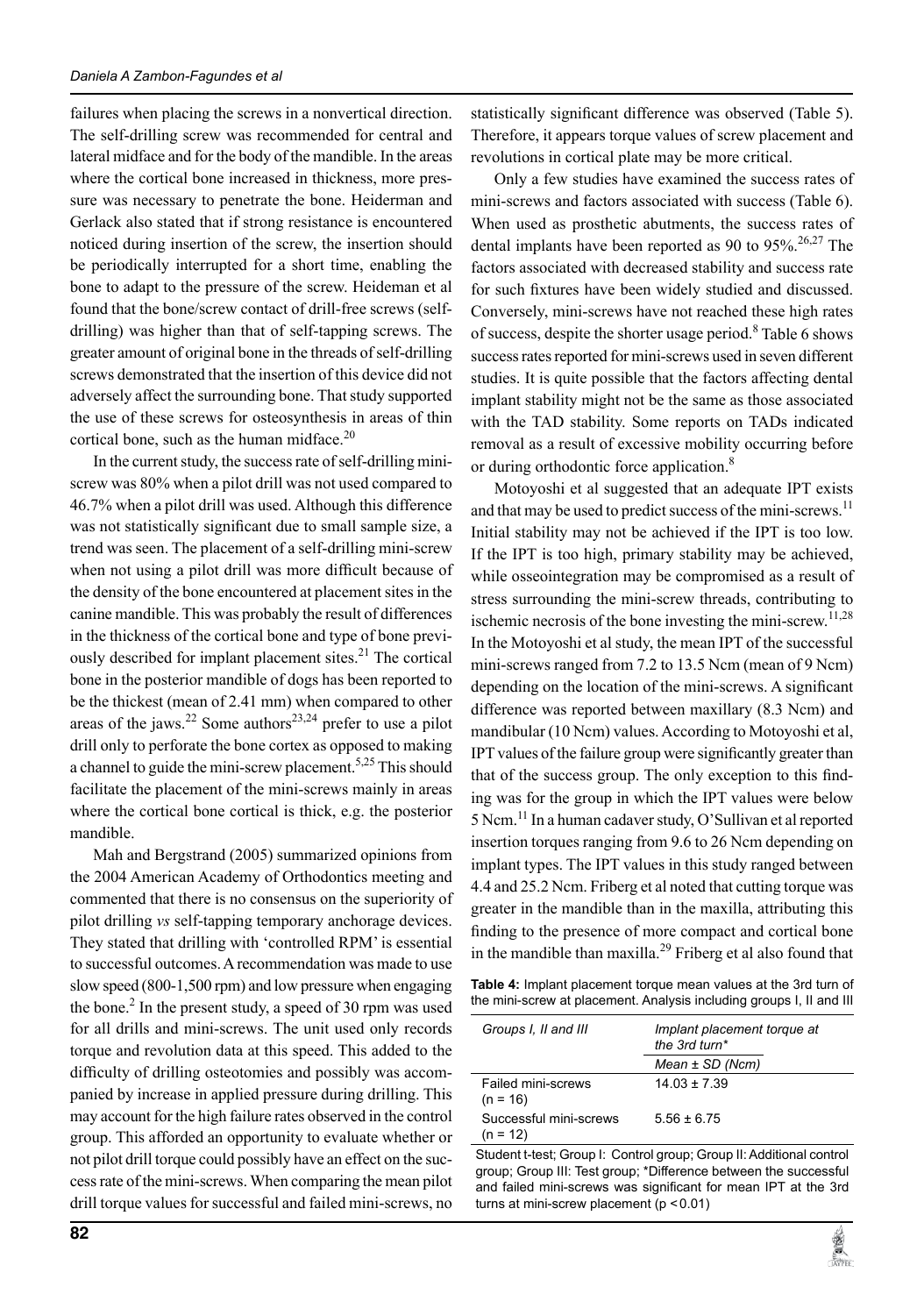the majority of failures occurred at sites with in mediumto-high-density bone.<sup>30</sup> In the present study, there was no statistically significant difference between the mean terminal IPT values for the successful and failed mini-screws (mean of 19.76 and 21.3 Ncm respectively). The higher mean terminal IPT values in our study could also account for the lower success rates reported.

Table 4 shows the IPT value recorded at the 3rd turn of the mini-screw at placement was highly indicative of success or failure. The difference between the mean IPT values at this revolution in the successful and failed miniscrews (5.56 and 14.03 Ncm respectively) was statistical significant at  $p < 0.01$  despite the small number of cases. This finding could represent that the torque value recorded during initial engagement of the self-drilling mini-screw to the cortical bone may be critical to success. The thread pitch in the mini-screw used in the current study is 0.762 mm, thus three revolutions (2.28 mm) may correspond to the engagement of the mini-screw into the bone cortical. The IPT values at the 3rd turn during mini-screw placement for the successful mini-screws in the present study are in agreement with the values found in the group with greatest success in the study by Motoyoshi et al. $^{11}$ 

Chen et al measured the removal torques values in miniscrews that had been used for anchorage during various types of orthodontic movement. Removal torque has long been considered an indicator of the extent of osseointegration in dental implant research and it has been suggested

**Table 5:** Terminal pilot drill torque mean values and mean number of turns in the successful and failed mini-screws. Analysis including groups I, II and III

| Groups I, II and III                  | Terminal pilot<br>drill torque | Number of turns   |
|---------------------------------------|--------------------------------|-------------------|
|                                       | $Mean \pm SD(Ncm)$             | $Mean \pm SD$     |
| Failed mini-screws<br>$(n = 16)$      | $11.13 + 4.39$                 | $32.89 + 26.38$   |
| Successful mini-<br>screws $(n = 12)$ | $9.37 \pm 2.69$                | $50.00 \pm 27.37$ |

Student t-test; Group I: Control group; Group II: Additional control group; Group III: Test group; Difference between the successful and failed mini-screws was not significant for the mean pilot drill torque values and mean number of pilot drill turns

that osseointegrated implants should have a removal torque greater than 20 Ncm. $31$  In the Chen et al study, the mean mini-screw removal torque reported was 11.0 Ncm (2.4 to 21.5 Ncm) and 50% of the mini-screws had removal torque values greater than 8.7 Ncm. Even though the values are lower when compared to dental implants, all the mini-screws were able to fulfill their function to provide anchorage for various types of orthodontic treatment. In the current study, all 15 successful mini-screws (7 from group I and 8 from group II) were removed at torque values less than 10 Ncm.

Cheng et al, Tseng et al, Chen et al and Kuroda et al found that mini-screws placed in the posterior human mandible were significantly more prone to failure than those placed in other areas in the mouth.<sup>9,23,24,32</sup> Conversely, Miyawaki et al and Motoyoshi et al found no significant difference in the success rates between mandible and maxilla sites in their patient population. A definitive reason for lower success rates in the posterior mandible remains unclear. In a study of human subjects, Kuroda et al (2007) observed that the posterior mandible has less attached gingiva and a shallow vestibule. The authors speculated that this could result in less effective oral hygiene, placing contiguous tissues at the miniscrew sites at greater risk for infection. Bone in the posterior mandible is dense and overheating is more likely to occur during the screw placement.<sup>9</sup> Overheating can not be ruled out as a factor for the high failure rates in the current study, especially if a mini-screw could not be self-drilled to depth, was backed out, and a pilot hole drilled at the same site for subsequent placement of the mini-screw (group II, where all mini-screws failed). In a situation where a mini-screw cannot be placed to depth, it may be better to use another site instead of trying to use the same site.

Some studies did not find length to be a significant factor for the success rate of mini-screws. $8,9$  A study by Tseng et al noted that increased screw length provided better success rates (80% for 8 mm, 90% for 10 mm, and 100% for 12 and 14 mm).<sup>24</sup> Eighty percent was the same success rate found in the current study for 8 mm screw in the group III (test group–no pilot hole). Chen et al also reported an association between mini-screw length and higher rates of success

**Table 6:** Success rates and factors associated with failures in different studies

| Study                              | Success rates                                                           | Factors associated with failure                                    |
|------------------------------------|-------------------------------------------------------------------------|--------------------------------------------------------------------|
| Deguchi et al $2003^{42}$ (dogs)   | 97%                                                                     | All failures in the mandible and non-loaded, site between PM       |
| Miyawaki et al 2003 <sup>8</sup>   | 0, 83.9, 85% ( $\varnothing$ of 1, 1.5 and 2.3 mm)                      | Diameter of screw (<1 mm), inflammation, thin cortical bone        |
| Cheng et al 2004 <sup>9</sup>      | 89%                                                                     | Location (posterior mandible), type of peri-implant soft tissue    |
| Motoyoshi et al 2006 <sup>11</sup> | 85.5%                                                                   | IPT values lower than 5 or higher than 10 Ncm                      |
| Chen et al $2006^{23}$             | 84.7%                                                                   | Location (md: 81.3%; max: 86%); length (8 mm: 90%; 6 mm:<br>72.2%) |
| Tseng et al 2006 <sup>24</sup>     | 91.1%                                                                   | Location (posterior mandible), mini-implants length                |
| Kuroda et al 2007 <sup>32</sup>    | 81.1% for type A (Ø of 2 and 2.3 mm);<br>88.6% for type B (Ø of 1.3 mm) | Type B: used for intrusion, molar area                             |

*Journal of Contemporary Dentistry, May-August 2014;4(2):77-86* **83**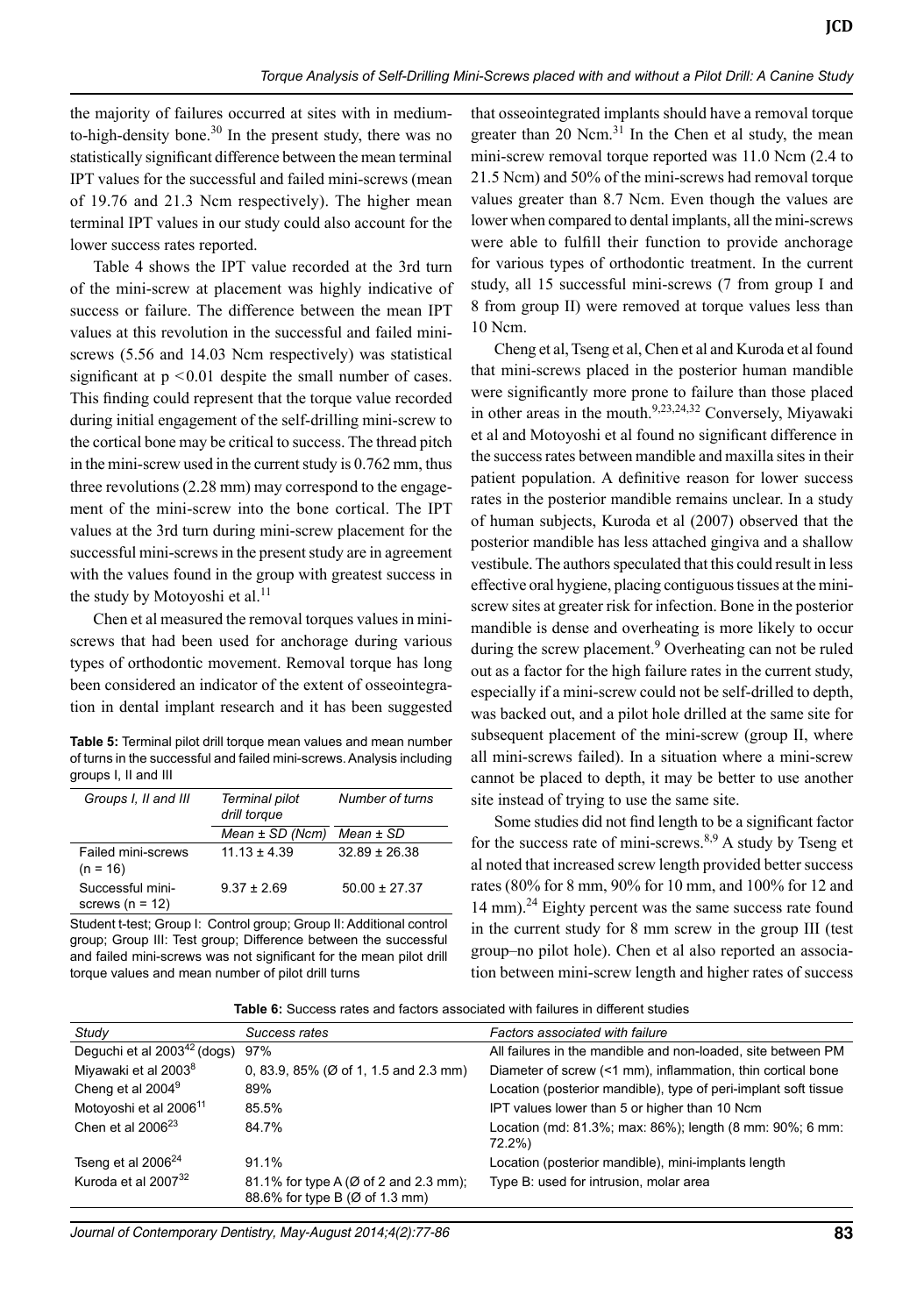(success rate was 90.2% in 8 mm and 72.2% in 6 mm micro-screws). $^{23}$  In the present study, the number of turns performed during mini-screw placement (measured by the drilling equipment) was statistically significant associated with success when all groups were included in the analysis. When the additional controls sites (group II) were excluded from the analysis, this difference was no longer significant, although a trend persisted. The lack of significance in the latter analysis could be explained by the small sample size. However, if a mini-screw performed 6 to 8 turns to seat, 90% succeeded. Number of turns performed by the screw during its placement suggests that a proportionally greater percentage of screw length was inserted into bone (depth of insertion), thus providing a better primary stability. The thread pitch in the mini-screw used in the current study is 0.762 mm. Thus, eight turns performed by the mini-screw could imply that  $\sim$  6 mm of the mini-screw penetrated the bone as long as there was constant engagement. Tseng et al recommended that mini-screw depth into bone should be at least 6 mm.24 Deguchi et al stated that bone quantity is a major factor in the stability of the mini-screws since their stability could be achieved by mechanical interdigitation rather than osseointegration during the early stages of healing.<sup>33</sup>

The fact that the implants in this study were not loaded may have been a factor for the low success rate found in this study. Fritz et al reported more pronounced osteodynamic activity in vertically-loaded mini-screws than in horizontallyloaded implants, suggesting that the peri-implant bone may perceive the orthodontic loading as a stimulus and adapt to its stress by remodeling.<sup>34</sup> This was also suggested by Wehrbein et al who hypothesized that the remodeling activity of the adjacent bone increased with increasing load.<sup>35</sup> Ohmae et al also observed that the bone activity was higher in the cervical area than in other areas of loaded implants.<sup>18</sup> Therefore, immediate loading may have contributed to a better prognosis of the mini-screws used in the present study. One study suggested that immediate loading was possible and did not adversely impact stability or success rate of the screws as long as the load-related biomechanics do not exceed an upper limit of tipping movement at the bone rim. However, the amount of stress and strain is dependent on the geometry of the screw and the mechanical properties of the implant and the bone.<sup>36</sup> Another study concluded that tapered-screws could tolerate immediate loading and achieve stable anchorage, whereas straight-screws needed a sufficient healing period since the amount of bone-screw contact increased significantly from 2 to 8 weeks.<sup>19</sup> Motoyoshi et al also concluded that taper-shaped mini-screws could endure immediate loading as result of their initial stability and rigid mechanical contact between the implant and bone.<sup>11</sup> The mini-screws used in the current study had a tapered design.

**84**

The optimal healing time for mini-screws used for orthodontic anchorage is still controversial, with authors suggesting different healing times in their designs. Some authors have used immediate loading,  $36$  while other authors have recommended various healing periods, such as  $2$  weeks<sup>6,23,24</sup> 6 weeks,  $^{18}$  18 weeks,  $^{37}$  and 6 months. <sup>34</sup> It appears that 2 to 3 weeks of healing is probably be the worst time for loading since osteoclastic activity after injury reaches its peak during this time.<sup>38</sup> In cases where dental implants are used as abutments, immediate loading and delayed loading implants have achieved comparable success rates, suggesting that there is no adverse effect on new bone formation and bone-to-implant contact.<sup>39,40</sup> Regarding dental implants, the crucial prerequisite for immediate loading is primary stability which seems to minimize distortional strains and improve bone regeneration at the peri-implant interface. It is possible that the mini-screws used for temporary orthodontic anchorage could withstand immediate loading if they were placed in good-quality bone and achieved primary stability. It is suggested that a waiting period for bone healing and osseointegration before loading is unnecessary because the primary stability (mechanical retention) of the TADs would be sufficient to bear a normal orthodontic loading.<sup>41</sup> This matter should, however, be investigated in a specific investigation since loading and time of loading was not part of the current study.

Greater primary stability may be related to decreased micromotion, allowing for a better healing environment. Another factor associated with implant failure is movement during healing-micromotion (up to  $28 \mu m$ ), which is design and load dependent, has no adverse effect on osteointegration and does not systematically lead to fibrous tissue interposition.<sup>40</sup> However, uncontrolled mastication forces, which can occur especially in animal trials like the present study, can result in parafunctional forces that could interfere with the initial healing process around fixtures. Some mini-screws in this study were lost possibly due to physical trauma caused by the animals chewing on their cage. Some of the animals had silver marks on their teeth suggesting that they had been chewing on the aluminum bars in their cages. The high failure rates found in this study compared to others may have been the result of by parafunctional forces (chewing the cage), such as that clearly evidenced in some of animals in this study.

A study by Deguchi et al reported that the greatest number of failures occurred in the group in which the mini-screws were placed between the roots of the first and second premolars. The authors mentioned that the failures could have been caused by anatomical limitations on the site. Since this site was the narrowest of all the surgical sites, the reason for failure may be associated with a surgical problem related to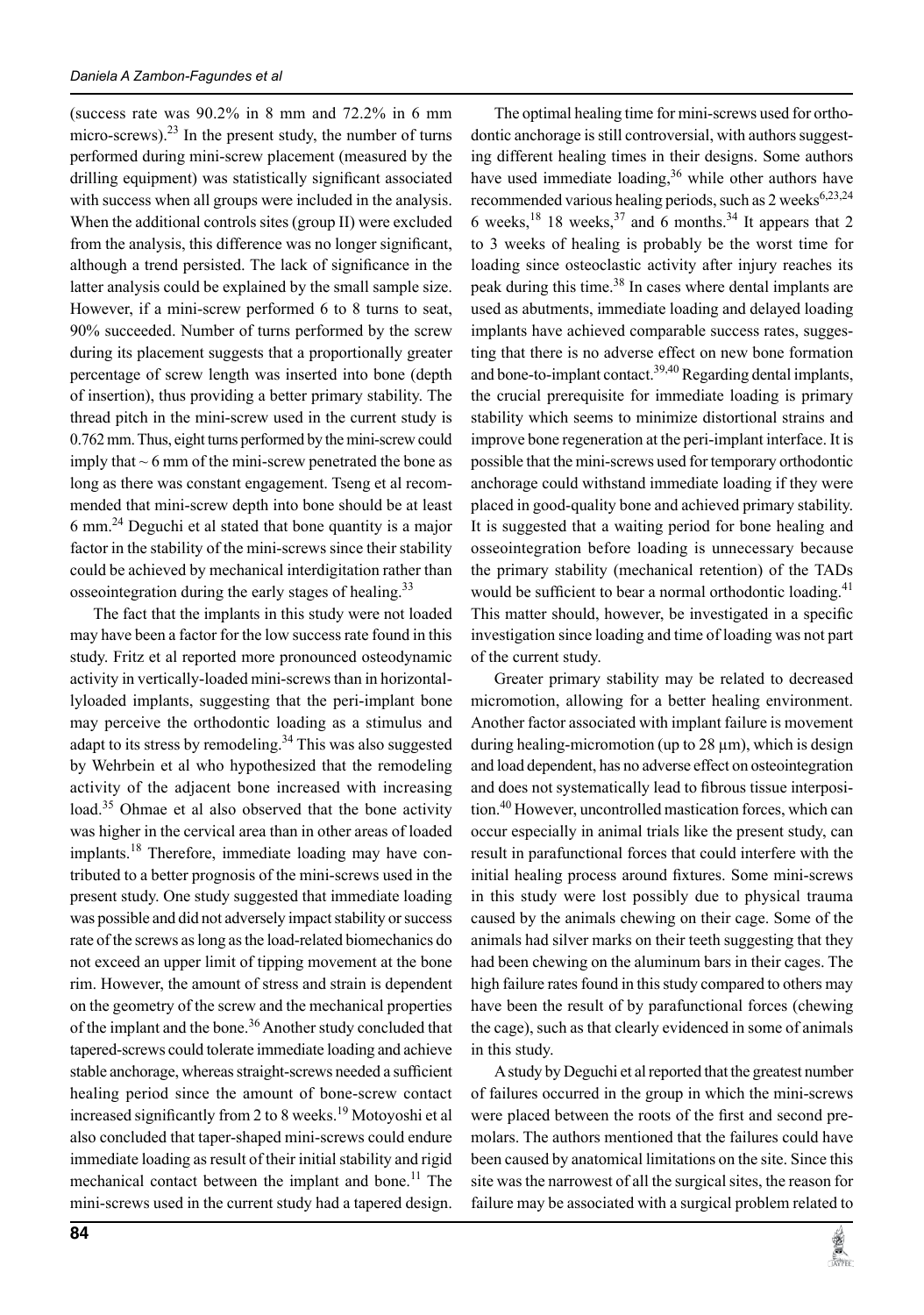encroachment to the roots of the adjacent teeth.<sup>42</sup> Although this site specifically was not used in the present study, all the mini-screws were placed between the roots in limited and narrow interradicular spaces, making the surgical procedure technically difficult.<sup>32</sup> This may also account for the high failure rate reported here. However, in the current study, when radiographically comparing the mini-screws that were placed within 1 mm of or more than 1 mm from the roots of the teeth, no trend could be found in the success/failure rates. It should be emphasized that the radiographs used in this study were not geometrically standardized, so definitive conclusions should not be drawn. The interradicular sites were chosen in order to allow placement in keratinized/ attached tissue. This would minimize soft tissue irritation, which often occurs seen when the devices are placed in non-keratinized mucosa.9,32

Currently, no data is available on the distance necessary between the mini-screws and the roots of teeth in order to preserve periodontal integrity and mini-screw stability. It is assumed that a minimum clearance of 1 mm of alveolar bone around the screw might be sufficient to maintain periodontal health.<sup>43</sup> Even though proximity of the screws with the roots of the teeth may be associated with failure, apparently a screw encroachment on the root may not be of clinical significance. Fabbroni et al evaluated titanium transalveolar screws (with a 2 mm diameter) used for intermaxillary fixation and reported that 11.2% of the screws had major contact (more than 50% of the diameter of the screw hole) and 15.9% had minor contact (less than 50% of the diameter of the screw hole) with adjacent tooth roots. Only 17 of the 440 screw-adjacent teeth presented as non-vital at the time of screw removal. Of these 17, only six had some sort of radiographic encroachment.<sup>44</sup> This area needs to be further evaluated with studies analyzing mini-screws specifically placed for orthodontic anchorage. Nonetheless, it is highly recommended that a thorough evaluation of the relationship of the site and insertion pathway of the mini-screws placement with adjacent anatomic structures be completed in order to minimize as much as possible any iatrogenic damage.

Inflammation of the soft tissue was noted around some of the mini-screws present at the time of removal (6 weeks). One could conclude that mini-screw stability might be at risk due to presence of inflammatory involvement of the surrounding tissues. Cheng et al suggested that peri-implant infection was associated with a high rate of implant failure, since peri-implant infection was found at seven implants, five of which failed (i.e, 71% failure rate with peri-implant infection).<sup>9</sup> Tseng et al also agreed that inflammation in the tissues around the mini-screws could hasten their loss. $24$ Although, it was not quantified in this study how the soft

tissue inflammation could have influenced the success rate of the mini-screws, it seems reasonable to assume that effective plaque control at the mini-screw neck/soft tissue interface would increase success rates. This may be facilitated by mechanical cleansing and the use of antimicrobial mouthrinses applied topically/locally or as a rinse.

# **CONCLUSION**

There was no statistically significant difference in the success rate between the group that used a pilot drill (46%) and the group that did not (80%). There was no statistically significant difference in the mean terminal IPT values and the mean number of turns for failed and successful selfdrilling mini-screws. However, if a self-drilling mini-screw performed 6 to 8 turns to seat, 90% succeeded. The difference between the mean IPT values at the 3rd turn during self-drilling mini-screw insertion in the successful and failed mini-screws (5.56 and 14.03 Ncm respectively) was statistically significant. This finding could indicate that the torque value encountered during initial cortical bone engagement of the self-drilling mini-screw may be critical to success.

# **Acknowledgments**

Authors would like to thank OsteoMed (OsteoMed Corporation, Addison, TX) for providing the  $OMI^{TM}$  (Orthodontic Anchor System) and mini-screws for this study.

# **REFERENCES**

- 1. Cope JB. Temporary anchorage devices in orthodontics: a paradigm shift. Semin Orthod 2005;11:3-9.
- 2. Mah J, Bergstrand F. Temporary anchorage devices: a status report. J Clin Orthod 2005 Mar;39(3):132-136.
- 3. Huang HM, Chiu CL, Yeh CY, Lee SY. Factors influencing the resonance frequency of dental implants. J Oral Maxillofac Surg 2003 Oct;61(10):1184-1188.
- 4. Roberts W, Marshall K, Mosary P. Rigid endosseous implant utilized as anchorage to protract molars and close an atrophic extraction site. Angle Orthod 1990;60:135-152.
- 5. Kanomi R. Mini-implant for orthodontic anchorage. J Clin Orthod 1997 Nov;31(11):763-767.
- 6. Liou EJ, Pai BC, Lin JC. Do mini-screws remain stationary under orthodontic forces? Am J Orthod Dentofacial Orthop 2004 Jul;126(1):42-47.
- 7. Huang LH, Shotwell JL, Wang HL. Dental implants for orthodontic anchorage. Am J Orthod Dentofacial Orthop 2005 Jun; 127(6):713-722.
- 8. Miyawaki S, Koyama I, Inoue M, Mishima K, Sugahara T, Takano-Yamamoto T. Factors associated with the stability of titanium screws placed in the posterior region for orthodontic anchorage. Am J Orthod Dentofacial Orthop 2003 Oct;124(4):373-378.
- 9. Cheng SJ, Tseng IY, Lee JJ, Kok SH. A prospective study of the risk factors associated with failure of mini-implants used for orthodontic anchorage. Int J Oral Maxillofac Implants 2004 Jan-Feb;19(1):100-106.
- 10. Friberg B, Sennerby L, Linden B, Grondahl K, Lekholm U. Stability measurements of one-stage Brånemark implants during